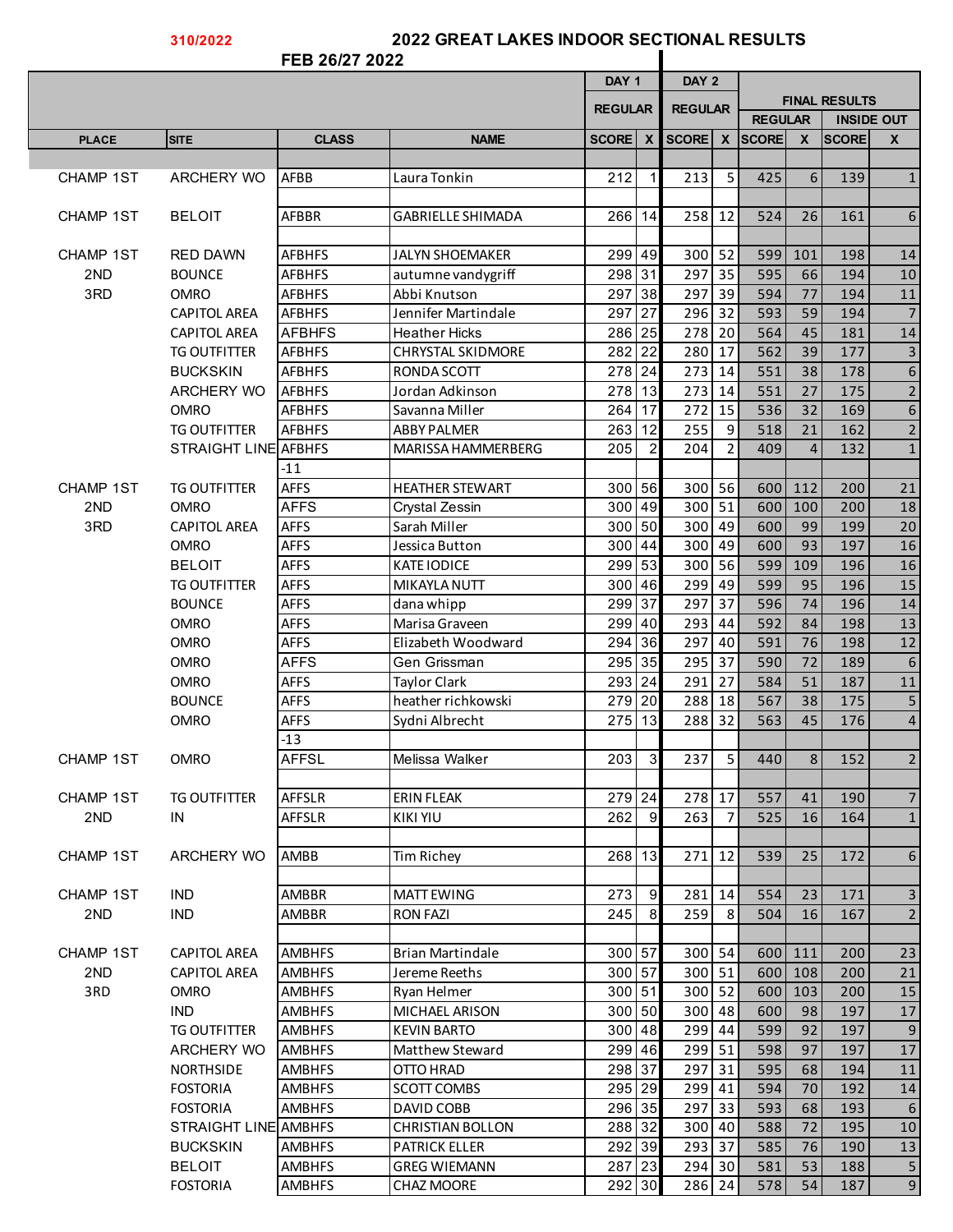|                  | <b>TG OUTFITTER</b> | <b>AMBHFS</b> | <b>KYLE VERNON</b>      | 281      | 19             | 283 20   |    | 564 | 39           | 181 | $\overline{4}$          |
|------------------|---------------------|---------------|-------------------------|----------|----------------|----------|----|-----|--------------|-----|-------------------------|
|                  | <b>RED DAWN</b>     | <b>AMBHFS</b> | <b>BRENT BAKER</b>      | 292      | 29             | 216 14   |    | 508 | 43           | 116 | 5                       |
|                  | OMRO                | <b>AMBHFS</b> | Josh Luepke             | 229 12   |                | 255 15   |    | 484 | 27           | 145 | $\overline{3}$          |
|                  | <b>BELOIT</b>       | <b>AMBHFS</b> | JEREMY LANDPHIER        | 300 55   |                | 174 29   |    | 474 | 84           | 100 | 12                      |
|                  |                     | $-17$         |                         |          |                |          |    |     |              |     |                         |
| <b>CHAMP 1ST</b> | <b>BELOIT</b>       | <b>AMFS</b>   | MICHAEL VAN OFFEREN     | 300      | 60             | 300 59   |    | 600 | 119          | 200 | 23                      |
| 2ND              | <b>OMRO</b>         | <b>AMFS</b>   | Benjamin Schaffauser    | 300      | 59             | 300 58   |    | 600 | 117          | 200 | 35                      |
| 3RD              | <b>FOSTORIA</b>     | <b>AMFS</b>   | <b>CAMERON FREED</b>    | 300      | 58             | 300 58   |    | 600 | 116          | 200 | 28                      |
|                  | <b>BELOIT</b>       | <b>AMFS</b>   | <b>TRAVIS THOMPSON</b>  | 300      | 56             | 300 58   |    | 600 | 114          | 198 | 25                      |
|                  | <b>BELOIT</b>       | <b>AMFS</b>   | <b>STEVEN SCHLENDER</b> | 300      | 53             | 300 58   |    | 600 | 111          | 200 | 26                      |
|                  | <b>OMRO</b>         | <b>AMFS</b>   | Daniel Button           | 300 57   |                | 300 52   |    | 600 | 109          | 199 | 24                      |
|                  | <b>RED DAWN</b>     | <b>AMFS</b>   | <b>LOGAN MORTON</b>     | 300 54   |                | 300 54   |    | 600 | 108          | 199 | 23                      |
|                  | RED DAWN            | <b>AMFS</b>   | <b>JOSEPH WILLIAMS</b>  | 300 56   |                | 300 51   |    | 600 | 107          | 199 | 17                      |
|                  | <b>TG OUTFITTER</b> | <b>AMFS</b>   | <b>KEVIN MOWERS</b>     | 300 52   |                | 300 53   |    | 600 | 105          | 200 | 27                      |
|                  | <b>BELOIT</b>       | <b>AMFS</b>   | <b>BRADY CLARSON</b>    | 300 50   |                | 300 52   |    | 600 | 102          | 200 | 17                      |
|                  | <b>IND</b>          | <b>AMFS</b>   | DUAYNE SCHAAF           | 300      | 52             | 300 50   |    | 600 | 102          | 199 | 22                      |
|                  | <b>CAPITOL AREA</b> | <b>AMFS</b>   | <b>Greggory Hicks</b>   | 300      | 48             | 300 52   |    | 600 | 100          | 198 | 15                      |
| 1ST              | ARCHERY WO          | <b>AMFS</b>   | <b>Troy Clawson</b>     | 300      | 46             | 300 52   |    | 600 | 98           | 199 | 18                      |
| 2ND              | <b>BOUNCE</b>       | <b>AMFS</b>   | cameron clouse          | 300      | 50             | 300      | 47 | 600 | 97           | 200 | 16                      |
| 3RD              | <b>BUCKSKIN</b>     | <b>AMFS</b>   | <b>JOSH NIXON</b>       | 300      | 49             | 300 48   |    | 600 | 97           | 199 | 17                      |
|                  | <b>CAPITOL AREA</b> | <b>AMFS</b>   | <b>Brian Welch</b>      | 300      | 39             | 300 36   |    | 600 | 75           | 199 | $\boldsymbol{9}$        |
|                  | <b>BOUNCE</b>       | <b>AMFS</b>   | jeremy martin           | 299      | 52             | 300 52   |    | 599 | 104          | 200 | 11                      |
|                  | <b>BOUNCE</b>       | <b>AMFS</b>   | jason cook              | 300      | 45             | 299 51   |    | 599 | 96           | 198 | 15                      |
|                  | <b>BELOIT</b>       | <b>AMFS</b>   | PRESTON HALL            | 300      | 43             | 299 47   |    | 599 | 90           | 199 | 16                      |
|                  | <b>NORTHSIDE</b>    | <b>AMFS</b>   | <b>DEREK WEBB</b>       | $300$ 42 |                | $299$ 47 |    | 599 | 89           | 197 | 16                      |
|                  | <b>BOUNCE</b>       | <b>AMFS</b>   | nathan lerette          | 299 40   |                | 300 46   |    | 599 | 86           | 196 | 11                      |
|                  | <b>OMRO</b>         | <b>AMFS</b>   | Hunter Miller           | 298 48   |                | 300 50   |    | 598 | 98           | 190 | 19                      |
|                  | <b>CAPITOL AREA</b> | <b>AMFS</b>   | Jason Wood              | 299 50   |                | $299$ 45 |    | 598 | 95           | 198 | 16                      |
|                  | <b>BOUNCE</b>       | <b>AMFS</b>   | ken thorne              | 299 52   |                | $299$ 39 |    | 598 | 91           | 195 | 18                      |
| 1ST              | ARCHERY WO          | AMFS          | Shane Slaven            | 300      | 45             | 297 49   |    | 597 | 94           | 200 | $8\phantom{1}$          |
| 2ND              | <b>CAPITOL AREA</b> | AMFS          | Carson Fuller           | 300      | 55             | 295      | 47 | 595 | 102          | 198 | 19                      |
| 3RD              | <b>BELOIT</b>       | <b>AMFS</b>   | MIKE CLARSON            | 298      | 47             | 295      | 50 | 593 | 97           | 193 | 12                      |
|                  | OMRO                | <b>AMFS</b>   | Sam Mallman             | 293      | 26             | 300 33   |    | 593 | 59           | 191 | 9                       |
|                  | <b>OMRO</b>         | AMFS          | Andy Coon               | 298 35   |                | 294 24   |    | 592 | 59           | 194 | $\overline{4}$          |
|                  | STRAIGHT LINE AMFS  |               | <b>WYATT CLEMENT</b>    | 289      | 29             | 296 30   |    | 585 | 59           | 180 | 5                       |
|                  | <b>CAPITOL AREA</b> | <b>AMFS</b>   | Ethan Williams          | 289 25   |                | 294 38   |    | 583 | 63           | 188 | 6                       |
|                  | <b>TG OUTFITTER</b> | <b>AMFS</b>   | ETHAN VETLING           | 290 26   |                | 292 38   |    | 582 | 64           | 183 | $\boldsymbol{6}$        |
|                  | <b>OMRO</b>         | <b>AMFS</b>   | Justin Seidl            | 285 25   |                | 294 31   |    | 579 | 56           | 188 | $\bf 8$                 |
|                  | <b>OMRO</b>         | <b>AMFS</b>   | Lilla Michael           | 286 19   |                | 282 28   |    | 568 | 47           | 178 | $\boldsymbol{6}$        |
|                  | <b>OMRO</b>         | <b>AMFS</b>   | Johnny Herbeck          | 291 28   |                | 276 17   |    | 567 | 45           | 178 | $\boldsymbol{9}$        |
|                  | <b>BOUNCE</b>       | <b>AMFS</b>   | ron daniels             | 250 15   |                | 255 12   |    | 505 | 27           | 140 | $\sqrt{5}$              |
|                  |                     | $-36$         | 12,12,12                |          |                |          |    |     |              |     |                         |
| <b>CHAMP 1ST</b> | <b>OMRO</b>         | AMFSL         | Travis Wick             | 279 17   |                | 273 15   |    | 552 | 32           | 184 | 5                       |
| 2 <sub>ND</sub>  | <b>OMRO</b>         | AMFSL         | Steven Hebert           | 242 14   |                | 254 11   |    | 496 | 25           | 157 | $\overline{4}$          |
|                  |                     |               |                         |          |                |          |    |     |              |     |                         |
| CHAMP 1ST        | ARCHERY WO          | <b>AMFSLR</b> | <b>Reid Garrity</b>     | 288      | 17             | 286 24   |    | 574 | 41           | 185 | 5                       |
| 2ND              | <b>IND</b>          | AMFSLR        | <b>TOM HARDIN</b>       | 285 20   |                | 284 18   |    | 569 | 38           | 181 | $\overline{4}$          |
| 3RD              | ARCHERY WO          | AMFSLR        | <b>Ryan Garrity</b>     | 243      | 18             | 280      | 18 | 523 | 36           | 180 | $9\,$                   |
|                  | <b>BOUNCE</b>       | AMFSLR        | john lambes             | 238      | 6              | 243      | 6  | 481 | 12           | 156 | $\overline{\mathbf{3}}$ |
|                  |                     |               |                         |          |                |          |    |     |              |     |                         |
| <b>CHAMP 1ST</b> | ARCHERY WO          | <b>CFBB</b>   | Erin Steele             | 97       | $\overline{0}$ | 127      | 1  | 224 | $\mathbf{1}$ | 84  | $\pmb{0}$               |
|                  |                     |               |                         |          |                |          |    |     |              |     |                         |
| <b>CHAMP 1ST</b> | ARCHERY WO          | <b>CFBHFS</b> | Kinsey Lupton           | 289 17   |                | 294 22   |    | 583 | 39           | 192 | 14                      |
| 2ND              | <b>TG OUTFITTER</b> | <b>CFBHFS</b> | EVALYNN KLOOS           | 288 32   |                | 284 18   |    | 572 | 50           | 184 | 6                       |
| 3RD              | RED DAWN            | <b>CFBHFS</b> | <b>ADDISON RUSSELL</b>  | 282 22   |                | 280 15   |    | 562 | 37           | 185 | $\sqrt{6}$              |
|                  | <b>TG OUTFITTER</b> | <b>CFBHFS</b> | SIENA SHINA             | 286 17   |                | 276 20   |    | 562 | 37           | 180 | $\sqrt{6}$              |
|                  | <b>TG OUTFITTER</b> | <b>CFBHFS</b> | <b>MACIE VERNON</b>     | 284      | 22             | 276 14   |    | 560 | 36           | 184 | $6\phantom{a}$          |
|                  | <b>OMRO</b>         | <b>CFBHFS</b> | Kamdyn Luepke           | 274 14   |                | 281 16   |    | 555 | 30           | 174 | $\overline{4}$          |
|                  | <b>ARCHERY WO</b>   | <b>CFBHFS</b> | Madelyn Moss            | 277      | 16             | 275 12   |    | 552 | 28           | 180 | 11                      |
|                  | <b>BOUNCE</b>       | <b>CFBHFS</b> | charlotte hitchcock     | 282 23   |                | 264 13   |    | 546 | 36           | 168 | $\overline{4}$          |
|                  |                     |               |                         |          |                |          |    |     |              |     |                         |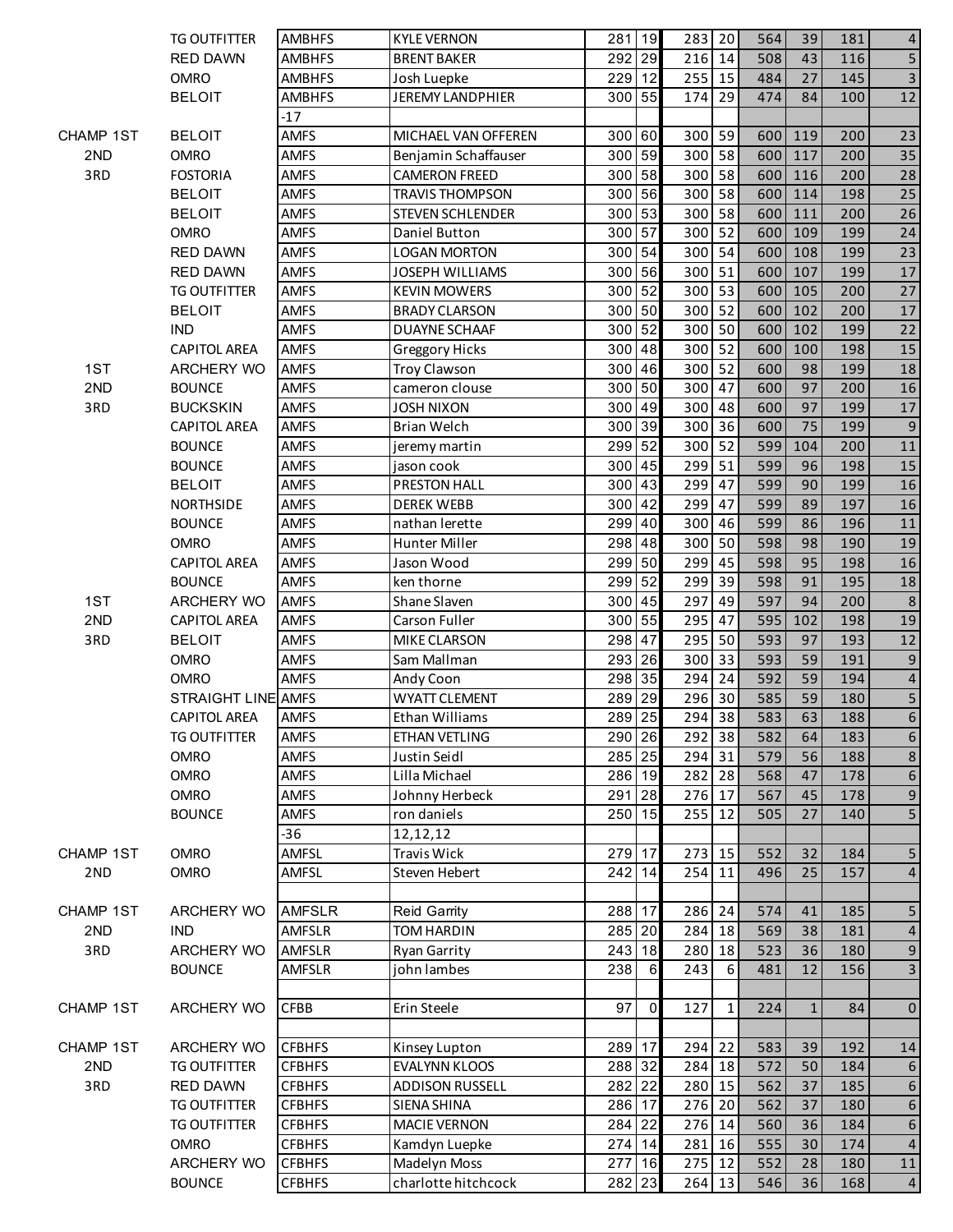|                        | <b>BUCKSKIN</b>                            | <b>CFBHFS</b>                  | <b>BELLA ORDNER</b>            | 240        | $\vert$          | 271 15      |                         | 511          | 19             | 162        | $\overline{\mathbf{3}}$                   |
|------------------------|--------------------------------------------|--------------------------------|--------------------------------|------------|------------------|-------------|-------------------------|--------------|----------------|------------|-------------------------------------------|
|                        | <b>BOUNCE</b>                              | <b>CFBHFS</b>                  | ava lange                      | 239        | $\overline{7}$   | 244         | $\overline{\mathbf{4}}$ | 483          | 11             | 152        | $\overline{2}$                            |
|                        | <b>TG OUTFITTER</b>                        | <b>CFBHFS</b>                  | <b>EVELYN WELLS</b>            | 239        | $\overline{7}$   | 231         | $\overline{2}$          | 470          | 9              | 151        | $1\,$                                     |
|                        | ARCHERY WO                                 | <b>CFBHFS</b>                  | Leeanne Davis                  | 231        | $\overline{7}$   | 235         | 6                       | 466          | 13             | 161        | $\mathsf{O}\xspace$                       |
|                        | <b>TG OUTFITTER</b>                        | <b>CFBHFS</b>                  | PRESLEE MARTIN                 | 219        | 4                | 0           | $\Omega$                | 219          | $\overline{4}$ | 77         | $\pmb{0}$                                 |
|                        |                                            | $-13$                          |                                |            |                  |             |                         |              |                |            |                                           |
| <b>CHAMP 1ST</b>       | <b>OMRO</b>                                | <b>CFFS</b>                    | Chloe Nelsen                   | 300        | 60               | 300 60      |                         | 600          | 120            | 200        | 39                                        |
| 2ND                    | <b>ARCHERY WO</b>                          | <b>CFFS</b>                    | Kylee Burchett                 | 300        | 52               | 300 47      |                         | 600          | 99             | 200        | 20                                        |
| 3RD                    | <b>CAPITOL AREA</b>                        | <b>CFFS</b>                    | Sadi Welch                     | 299        | 44               | 299 35      |                         | 598          | 79             | 195        | 13                                        |
|                        | <b>FOSTORIA</b>                            | <b>CFFS</b>                    | <b>TINLEY HOLMAN</b>           | 295 56     |                  | 300 54      |                         | 595          | 110            | 200        | 17                                        |
|                        | <b>OMRO</b>                                | <b>CFFS</b>                    | Violet Sowinski                | 288 36     |                  | 262 12      |                         | 550          | 48             | 173        | 10                                        |
|                        | ARCHERY WO                                 | <b>CFFS</b>                    | Katie Moermond                 | 288 25     |                  | 294         | 27                      | 582          | 52             | 195        | 15                                        |
| <b>CHAMP 1ST</b>       | ARCHERY WO                                 | <b>CFFSLR</b>                  | Cassidy Matheny                | 254        | 15               | 230 10      |                         | 484          | 25             | 158        | $\mathbf{1}$                              |
| <b>CHAMP 1ST</b>       | <b>IND</b>                                 | <b>CMBB</b>                    | MICAH PUCKETT                  | 226        | $\overline{4}$   | 243         | 5                       | 469          | 9              | 152        | $\mathbf{1}$                              |
| 2ND                    | <b>NORTHSIDE</b>                           | <b>CMBB</b>                    | <b>IZAAK WEBB</b>              | 237        | $\vert$          | 225         | $\overline{2}$          | 462          | 6              | 148        | $\mathbf 1$                               |
| 3RD                    | <b>OMRO</b>                                | <b>CMBB</b>                    | Zach Coddington                | 187        | $\overline{4}$   | 181         | 4                       | 368          | 8              | 139        | $\overline{3}$                            |
|                        | <b>OMRO</b>                                | <b>CMBB</b>                    | Ayden Walker                   | 144        | $\Omega$         | 169         | $\Omega$                | 313          | $\Omega$       | 84         | $\pmb{0}$                                 |
|                        |                                            |                                |                                |            |                  |             |                         |              |                |            |                                           |
| CHAMP 1ST              | <b>TG OUTFITTER</b>                        | <b>CMbhFS</b>                  | <b>CALLEN MORGAN</b>           | 299 38     |                  | 299 43      |                         | 598          | 81             | 198        | 17                                        |
| 2ND                    | <b>TG OUTFITTER</b>                        | <b>CMBHFS</b>                  | <b>JONATHAN GEISS</b>          | 296 35     |                  | 299         | 46                      | 595          | 81             | 199        | 13                                        |
| 3RD                    | <b>TG OUTFITTER</b>                        | <b>CMBHFS</b>                  | <b>JENSEN SANOR</b>            | 295 40     |                  | 291 31      |                         | 586          | 71             | 192        | 14                                        |
|                        | <b>TG OUTFITTER</b>                        | <b>CMBHFS</b>                  | <b>JARED HANNA</b>             | 289 24     |                  | 292 29      |                         | 581          | 53             | 190        | $\boldsymbol{6}$                          |
|                        | <b>TG OUTFITTER</b>                        | <b>CMBHFS</b>                  | <b>NOAH ESCOBAR</b>            | 287        | 29               | 293   42    |                         | 580          | 71             | 184        | $\overline{7}$                            |
|                        | <b>IND</b>                                 | <b>CMBHFS</b>                  | <b>BLAKE KIRKPATRICK</b>       | 282        | 22               | 290 29      |                         | 572          | 51             | 185        | 10                                        |
|                        | ARCHERY WO                                 | <b>CMBHFS</b>                  | Luke Cunigan                   | 284 18     |                  | 287         | 16                      | 571          | 34             | 184        | 5                                         |
|                        | <b>BOUNCE</b>                              | <b>CMBHFS</b>                  | liam adkins                    | 279        | 12               | 280         | $\overline{2}$          | 559          | 14             | 182        | $\bf 8$                                   |
|                        | <b>TG OUTFITTER</b>                        | <b>CMBHFS</b>                  | <b>LUKE BEGEOT</b>             | 279        | 19               | 276 17      |                         | 555          | 36             | 176        | $\overline{6}$                            |
|                        | <b>ARCHERY WO</b>                          | <b>CMBHFS</b>                  | Colten Fink                    | 271        | 18               | 281 17      |                         | 552          | 35             | 177        | $\overline{5}$                            |
|                        | <b>TG OUTFITTER</b>                        | <b>CMBHFS</b>                  | <b>LANDON BYERS</b>            | 272        | 15<br>15         | 276         | 20                      | 548          | 35             | 177        | $\overline{5}$                            |
|                        | <b>TG OUTFITTER</b>                        | <b>CMBHFS</b>                  | <b>CALVIN GEISS</b>            | 270<br>269 | 15               | 273<br>268  | 8<br>11                 | 543<br>537   | 23<br>26       | 155<br>169 | $\mathbf 1$                               |
| 1ST<br>2 <sub>ND</sub> | <b>TG OUTFITTER</b><br><b>TG OUTFITTER</b> | <b>CMBHFS</b><br><b>CMBHFS</b> | SAMUEL SCENNA<br>THOMAS BOWSER | 267        | 10               | 268         | 9                       | 535          | 19             | 174        | $\overline{\mathbf{r}}$<br>$\overline{5}$ |
| 3RD                    | <b>TG OUTFITTER</b>                        | <b>CMBHFS</b>                  | WYATT HUNT                     | 264        | 15               | 264         | 5                       | 528          | 20             | 170        | 5                                         |
|                        | <b>TG OUTFITTER</b>                        | <b>CMBHFS</b>                  | <b>COOPER MYERS</b>            | 257        | $\overline{7}$   | 270 15      |                         | 527          | 22             | 157        | $\overline{\mathbf{3}}$                   |
|                        | <b>IND</b>                                 | <b>CMBHFS</b>                  | <b>WARREN ARISON</b>           | 249 14     |                  | $262$ 18    |                         | 511          | 32             | 167        | 8                                         |
|                        | <b>TG OUTFITTER</b>                        | <b>CMBHFS</b>                  | <b>BENTLEY FOSTER</b>          | 222        | $\overline{5}$   | $271$ 16    |                         | 493          | 21             | 156        | $\overline{3}$                            |
|                        | <b>TG OUTFITTER</b>                        | <b>CMBHFS</b>                  | <b>COREY ANGUS</b>             | 225        | 5 <sub>5</sub>   | 254 11      |                         | 479          | 16             | 154        | $\overline{3}$                            |
|                        | <b>TG OUTFITTER</b>                        | <b>CMBHFS</b>                  | <b>OWEN MYERS</b>              | 223        | $\boldsymbol{8}$ | 239         | 6                       | 462          | 14             | 153        | $\mathbf 1$                               |
|                        | <b>IND</b>                                 | <b>CMBHFS</b>                  | <b>BYRON KIRKPATRICK</b>       | 233        | 6                | 220         | 5                       | 453          | 11             | 141        | $\mathbf{1}$                              |
|                        | STRAIGHT LINE CMBHFS                       |                                | <b>EVAN BOLLON</b>             | 148        | 1 <sup>1</sup>   | 180         | $\overline{2}$          | 328          | $\overline{3}$ | 87         | $\mathbf{1}$                              |
|                        | <b>OMRO</b>                                | <b>CMBHFS</b>                  | Julian Walker                  | 100        | $\mathbf{1}$     | 175         | 3                       | 275          | $\overline{4}$ | 87         | $\mathbf 0$                               |
|                        |                                            | -23                            | 12,11                          |            |                  |             |                         |              |                |            |                                           |
| CHAMP 1ST              | ARCHERY WO                                 | <b>CMFS</b>                    | Garrett Elrod                  | 300 56     |                  | 300 57      |                         | 600          | 113            | 200        | 28                                        |
| 2ND                    | <b>BELOIT</b>                              | <b>CMFS</b>                    | <b>BOBBY THOMPSON</b>          | 298 40     |                  | 295 38      |                         | 593          | 78             | 198        | 18                                        |
| 3RD                    | <b>ARCHERY WO</b>                          | <b>CMFS</b>                    | Jessie Rogers                  | 294        | 29               | 299 38      |                         | 593          | 67             | 197        | $8\phantom{1}$                            |
|                        | TG OUTFITTER                               | <b>CMFS</b>                    | <b>COLTON HALL</b>             | 289        | 23               | 299         | 46                      | 588          | 69             | 187        | 15                                        |
|                        |                                            |                                |                                |            |                  |             |                         |              |                |            |                                           |
|                        | <b>CAPITOL AREA</b>                        | Guest                          | Mike Lantzy                    | 292 37     |                  | 297 35      |                         | 589          | 72             | 194        | 10                                        |
| CHAMP 1ST              | TG OUTFITTER                               | <b>MSMBHFS</b>                 | W. CHARLES GEISS               | 210        | $5\overline{)}$  | 218         | 3                       | 428          | 8              | 130        | $\overline{2}$                            |
| 2ND                    | STRAIGHT LINE MSMBHFS                      |                                | MICHAEL KOSKEY                 | 179        | $\overline{0}$   | 172         | $\overline{2}$          | 351          | $\overline{2}$ | 108        | $\mathbf{0}$                              |
| 3RD                    | <b>CAPITOL AREA</b>                        | <b>MSMBHFS</b>                 | Robert Gerchow                 | 0          | $\Omega$         | $\mathbf 0$ | 0                       | $\mathbf{0}$ | $\mathbf{0}$   | $\Omega$   | $\mathbf 0$                               |
|                        |                                            |                                |                                |            |                  |             |                         |              |                |            |                                           |
| CHAMP 1ST              | <b>BELOIT</b>                              | <b>MSMFS</b>                   | <b>STEVE GIBBS</b>             | 300 53     |                  | 300 55      |                         | 600          | 108            | 198        | 25                                        |
| 2ND                    | IND                                        | <b>MSMFS</b>                   | <b>JIM KRUMEL</b>              | 299 40     |                  | $299$ 43    |                         | 598          | 83             | 196        | 14                                        |
| 3RD                    | <b>CAPITOL AREA</b>                        | <b>MSMFS</b>                   | Robert Webb                    | 298 43     |                  | 294 48      |                         | 592          | 91             | 196        | 18                                        |
|                        | <b>IND</b>                                 | <b>MSMFS</b>                   | HARRY HALFMANN                 | 296 33     |                  | 295 34      |                         | 591          | 67             | 190        | $9\,$                                     |
|                        | STRAIGHT LINE MSMFS                        |                                | <b>DOUGLAS PALOMAKI</b>        | 287        | 25               | 292 32      |                         | 579          | 57             | 191        | $\bf 8$                                   |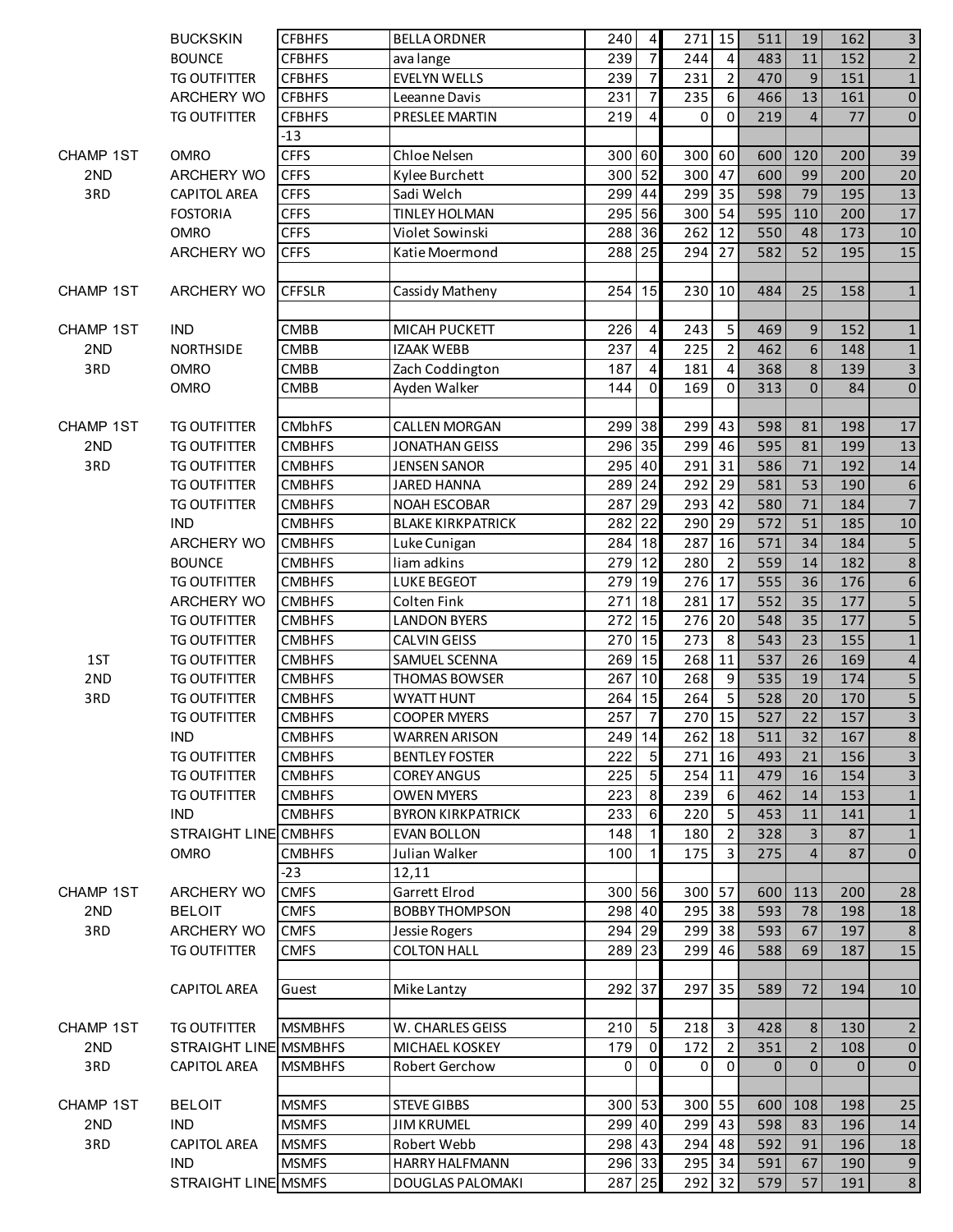|                  | <b>CAPITOL AREA</b>  | <b>MSMFS</b>   | Ted Lemanski              | 284 28           |                  | 292 27              |                | 576 | 55      | 191 | 12                      |
|------------------|----------------------|----------------|---------------------------|------------------|------------------|---------------------|----------------|-----|---------|-----|-------------------------|
|                  | <b>TG OUTFITTER</b>  | <b>MSMFS</b>   | <b>LOYD STEPHENS</b>      | 257 12           |                  | 256 16              |                | 513 | 28      | 171 | 10                      |
|                  | <b>IND</b>           | <b>MSMFS</b>   | <b>DAN CRAFT</b>          | 298 41           |                  | 0                   | $\mathbf 0$    | 298 | 41      | 97  | $\overline{7}$          |
|                  | <b>CAPITOL AREA</b>  | <b>MSMFS</b>   | Doug Klett                | 291 26           |                  | 0                   | $\mathbf{0}$   | 291 | 26      | 90  | $\overline{3}$          |
|                  |                      | -9             |                           |                  |                  |                     |                |     |         |     |                         |
| <b>CHAMP 1ST</b> | <b>OMRO</b>          | <b>MSMFSL</b>  | John Bronson              | 282              | 16               | 275 22              |                | 557 | 38      | 177 | $\overline{\mathbf{5}}$ |
|                  |                      |                |                           |                  |                  |                     |                |     |         |     |                         |
| CHAMP 1ST        | <b>BOUNCE</b>        | <b>MSMFSLR</b> | steve robinson            | 241              | $\overline{4}$   | 247                 | 6              | 488 | 10      | 157 | $\mathbf{1}$            |
| 2 <sub>ND</sub>  | <b>BELOIT</b>        | <b>MSMFSLR</b> | <b>GARY SEVERSON</b>      | 233              | $\boldsymbol{8}$ | 212                 | 5              | 445 | 13      | 132 | $\overline{2}$          |
|                  |                      |                |                           |                  |                  |                     |                |     |         |     |                         |
|                  |                      |                |                           |                  |                  |                     |                |     |         |     |                         |
| <b>CHAMP 1ST</b> | <b>FOSTORIA</b>      | <b>MSMTRAD</b> | <b>JAY RYNO</b>           | 223              | $\overline{3}$   | 206                 | 5              | 429 | 8       | 135 | $\pmb{0}$               |
|                  |                      |                |                           |                  |                  |                     |                |     |         |     |                         |
| <b>CHAMP 1ST</b> | ARCHERY WO           | <b>PMFS</b>    | Dan Jasa                  | 300 59           |                  | 300 60              |                |     | 600 119 | 200 | 34                      |
|                  | <b>BOUNCE</b>        | <b>PMFS</b>    | dustin bounce             | 300 59           |                  | 300 60              |                | 600 | 119     | 200 | 32                      |
|                  | <b>CAPITOL AREA</b>  | <b>PMFS</b>    | Scott Scherer             | 300 59           |                  | 300 59              |                | 600 | 118     | 200 | 32                      |
|                  | <b>OMRO</b>          | <b>PMFS</b>    | <b>Isaac Nellessen</b>    | 300 57           |                  | 300 56              |                | 600 | 113     | 199 | 24                      |
|                  | <b>BELOIT</b>        | <b>PMFS</b>    | <b>COLIN JONES</b>        | 299 51           |                  | 300 58              |                | 599 | 109     | 200 | 24                      |
|                  | <b>BOUNCE</b>        | <b>PMFS</b>    | chad ratta                | 295 54           |                  | 300 58              |                | 595 | 112     | 200 | 32                      |
|                  |                      |                |                           |                  |                  |                     |                |     |         |     |                         |
| CHAMP 1ST        | <b>CAPITOL AREA</b>  | <b>SFBHFS</b>  | Juliet Sherrick           | 299 44           |                  | 297 49              |                | 596 | 93      | 196 | 14                      |
|                  |                      |                |                           |                  |                  |                     |                |     |         |     |                         |
| <b>CHAMP 1ST</b> | <b>TG OUTFITTER</b>  | <b>SFFS</b>    | <b>LORI BURNETT</b>       | 300 49           |                  | 295 51              |                | 595 | 100     | 193 | 15                      |
| 2ND              | <b>FOSTORIA</b>      | <b>SFFS</b>    | <b>SUE TOLLES</b>         | 279 23           |                  | $285 \overline{15}$ |                | 564 | 38      | 180 | $\sqrt{6}$              |
|                  |                      |                |                           |                  |                  |                     |                |     |         |     |                         |
|                  |                      |                |                           |                  |                  |                     |                |     |         |     |                         |
| <b>CHAMP 1ST</b> | <b>BELOIT</b>        | <b>SFFSL</b>   | DANIELLE STAUFFACHER      | 296 31           |                  | 295 36              |                | 591 | 67      | 196 | 17                      |
|                  |                      |                |                           |                  |                  |                     |                |     |         |     |                         |
| CHAMP 1ST        | <b>CAPITOL AREA</b>  | SMBB           | James Powell              | 275 16           |                  | 276 12              |                | 551 | 28      | 181 | $\mathbf{3}$            |
|                  |                      |                |                           |                  |                  |                     |                |     |         |     |                         |
| CHAMP 1ST        | <b>IND</b>           | <b>SMBBR</b>   | <b>NEIL HURD</b>          | 275 14           |                  | 270 15              |                | 545 | 29      | 176 | $\overline{a}$          |
| 2ND              | <b>ARCHERY WO</b>    | SMBBR          | Gary Wyrick               | 245              | 8                | 231                 | $\overline{7}$ | 476 | 15      | 139 | $\mathbf 1$             |
| 3RD              | <b>BELOIT</b>        | SMBBR          | <b>CHRISTOPHER BROWN</b>  | 215              | 5 <sub>l</sub>   | 216                 | 4              | 431 | 9       | 132 | $\mathbf 1$             |
|                  |                      |                |                           |                  |                  |                     |                |     |         |     |                         |
| CHAMP 1ST        | <b>BELOIT</b>        | <b>SMBHFS</b>  | JOSEPH CALARCO            | 299 47           |                  | 300 44              |                | 599 | 91      | 199 | 16                      |
| 2ND              | RED DAWN             | <b>SMBHFS</b>  | MICHAEL UNDERHILL         | 299 48           |                  | 299 42              |                | 598 | 90      | 194 | $\boldsymbol{9}$        |
| 3RD              | <b>CAPITOL AREA</b>  | <b>SMBHFS</b>  | Daniel Reed               | 296 47           |                  | 300 44              |                | 596 | 91      | 194 | 18                      |
|                  | <b>BELOIT</b>        | <b>SMBHFS</b>  | <b>TIM STECHSCHULTE</b>   | 297 45           |                  | 298 36              |                | 595 | 81      | 190 | $\boldsymbol{9}$        |
|                  | <b>BELOIT</b>        | <b>SMBHFS</b>  | <b>TODD WEIS</b>          | 300 50           |                  | 294 45              |                | 594 | 95      | 196 | 23                      |
|                  | <b>BUCKSKIN</b>      | <b>SMBHFS</b>  | <b>NEAL HAUSE</b>         | 294 35           |                  | 297 33              |                | 591 | 68      | 190 | 10                      |
|                  |                      |                |                           |                  |                  |                     |                |     |         |     |                         |
|                  | <b>TG OUTFITTER</b>  | <b>SMBHFS</b>  | JEFFREY SOLIC             | 298 41           |                  | 292 36              |                | 590 | 77      | 189 | 10                      |
|                  | <b>CAPITOL AREA</b>  | <b>SMBHFS</b>  | Mike Lantzy               | 297 36           |                  | 290 33              |                | 587 | 69      | 192 | 11                      |
|                  | <b>BOUNCE</b>        | <b>SMBHFS</b>  | mark dabney               | 294 27           |                  | 285 32              |                | 579 | 59      | 185 | $\overline{4}$          |
|                  | <b>IND</b>           | <b>SMBHFS</b>  | <b>BRYAN CLINGENPEEL</b>  | 289 19           |                  | 282 26              |                | 571 | 45      | 183 | $\overline{4}$          |
|                  | STRAIGHT LINE SMBHFS |                | <b>CHRISTOPHER BOLLON</b> | 270 12           |                  | 247                 | 9              | 517 | 21      | 169 | $\mathbf{3}$            |
|                  |                      | -9             |                           |                  |                  |                     |                |     |         |     |                         |
| <b>CHAMP 1ST</b> | <b>OMRO</b>          | <b>SMFS</b>    | <b>Brian Mook</b>         | 300 56           |                  | 300 59              |                | 600 | 115     | 200 | 27                      |
| 2ND              | <b>BELOIT</b>        | <b>SMFS</b>    | ROBERT WOLFRAM            | 300 54           |                  | 300 57              |                | 600 | 111     | 199 | 18                      |
| 3RD              | <b>FOSTORIA</b>      | <b>SMFS</b>    | <b>TROY BLODGETT</b>      | 300 54           |                  | 300 48              |                | 600 | 102     | 198 | 20                      |
|                  |                      |                |                           |                  |                  |                     |                |     |         |     | 25                      |
|                  |                      |                |                           |                  |                  |                     |                |     |         |     |                         |
|                  | ARCHERY WO           | <b>SMFS</b>    | <b>Brian Fickel</b>       | 300 49           |                  | 300 51              |                |     | 600 100 | 200 |                         |
|                  | <b>IND</b>           | <b>SMFS</b>    | <b>CHRIS ROBINSON</b>     | 300 48           |                  | 300 49              |                | 600 | 97      | 197 | 15                      |
|                  | <b>BOUNCE</b>        | <b>SMFS</b>    | dan murphy                | 299 52           |                  | 300 52              |                | 599 | 104     | 197 | 22                      |
|                  | OMRO                 | <b>SMFS</b>    | Keven Stelzel             | 299 46           |                  | 300 47              |                | 599 | 93      | 198 | 14                      |
|                  | <b>IND</b>           | <b>SMFS</b>    | <b>KEN SHAW</b>           | 298 52           |                  | 300 57              |                | 598 | 109     | 199 | 15                      |
|                  | <b>CAPITOL AREA</b>  | <b>SMFS</b>    | Doug Lifford              | 298 45           |                  | 300 49              |                | 598 | 94      | 198 | 17                      |
| 1ST              | <b>CAPITOL AREA</b>  | <b>SMFS</b>    | Michael Ros               | 300 42           |                  | 298 36              |                | 598 | 78      | 197 | 10                      |
| 2ND              | <b>BELOIT</b>        | <b>SMFSL</b>   | <b>JOHN ZANOLLA</b>       | 298 31           |                  | 299 39              |                | 597 | 70      | 196 | 11                      |
| 3RD              | <b>FOSTORIA</b>      | <b>SMFS</b>    | RUSSELL PHILLIPS          | 297              | 34               | 298                 | 47             | 595 | 81      | 195 | 11                      |
|                  | <b>BELOIT</b>        | <b>SMFS</b>    | <b>JOE EADS</b>           | 296 35           |                  | 299                 | 40             | 595 | 75      | 192 | 13                      |
|                  | <b>BELOIT</b>        | <b>SMFS</b>    | PAT CAINE                 | 294 39           |                  | 299 36              |                | 593 | 75      | 195 | 11                      |
|                  | <b>NORTHSIDE</b>     | <b>SMFS</b>    | <b>FRANK VARGA</b>        | 298 29<br>292 30 |                  | 294 32<br>299 39    |                | 592 | 61      | 192 | 8<br>$\boldsymbol{9}$   |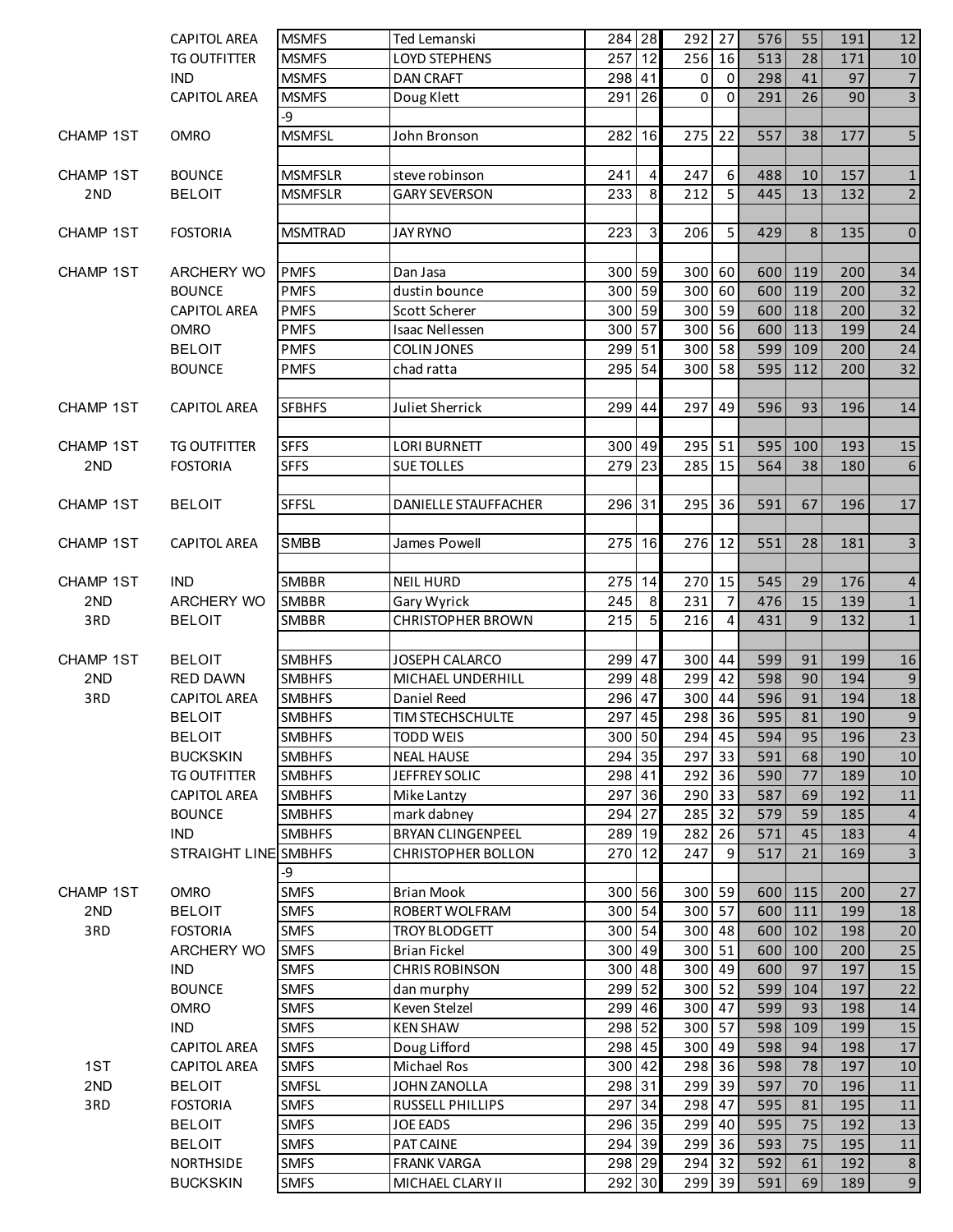|                         | <b>BOUNCE</b>                | <b>SMFS</b>    | brad davis               | 295 35 |                  | 294 29              |                         | 589 | 64             | 194 | 15                      |
|-------------------------|------------------------------|----------------|--------------------------|--------|------------------|---------------------|-------------------------|-----|----------------|-----|-------------------------|
|                         | <b>ARCHERY WO</b>            | <b>SMFS</b>    | Allen Kinsley            | 294 45 |                  |                     |                         | 294 | 45             | 99  | 16                      |
|                         |                              | $-18$          |                          |        |                  |                     |                         |     |                |     |                         |
| <b>CHAMP 1ST</b>        | <b>ARCHERY WO</b>            | SMFSL          | Larry Comley             | 289 18 |                  | 284 18              |                         | 573 | 36             | 186 | $9\,$                   |
|                         |                              |                |                          |        |                  |                     |                         |     |                |     |                         |
| <b>CHAMP 1ST</b>        | <b>BELOIT</b>                | <b>SMFSLR</b>  | <b>BRUCE CLARSON</b>     | 289    | 23               | 290                 | 20                      | 579 | 43             | 192 | $\boldsymbol{6}$        |
| 2ND                     | <b>ARCHERY WO</b>            | <b>SMFSLR</b>  | Paul Black               | 281    | 20               | 284                 | 20                      | 565 | 40             | 181 | $\overline{5}$          |
| 3RD                     | <b>BOUNCE</b>                | <b>SMFSLR</b>  | chatham ewing            | 274    | 18               | 280                 | 16                      | 554 | 34             | 173 | $\overline{5}$          |
|                         | <b>BOUNCE</b>                | <b>SMFSLR</b>  | tim irvin                | 263    | 8                | 256 11              |                         | 519 | 19             | 172 | $\overline{\mathbf{3}}$ |
|                         |                              |                |                          |        |                  |                     |                         |     |                |     |                         |
| <b>CHAMP 1ST</b>        | ARCHERY WO                   | <b>SMTRAD</b>  | Chris Crumpton           | 255    | 8                | 251                 | 8                       | 506 | 16             | 175 | $\overline{4}$          |
| 2 <sub>ND</sub>         | <b>BELOIT</b>                | <b>SMTRAD</b>  | <b>BERNARD VOCHT III</b> | 246    | $\boldsymbol{8}$ | 254 11              |                         | 500 | 19             | 164 | $\mathbf 0$             |
| <b>CHAMP 1ST</b>        | <b>BOUNCE</b>                | <b>SPMFS</b>   | randy morocco            | 300 60 |                  | 300 60              |                         | 600 | 120            | 200 | 34                      |
| 2ND                     | <b>BELOIT</b>                | <b>SPMFS</b>   | <b>BOB ANDERSON</b>      | 300    | 52               | 300 43              |                         | 600 | 95             | 198 | 16                      |
| 3RD                     | <b>OMRO</b>                  | <b>SPMFS</b>   | Jeff Button              | 299    | 47               | 300 48              |                         | 599 | 95             | 197 | 18                      |
|                         |                              |                |                          |        |                  |                     |                         |     |                |     |                         |
| CHAMP 1ST               | <b>BELOIT</b>                | <b>SSFFS</b>   | <b>CINDY RUETTEN</b>     | 292 28 |                  | 295 35              |                         | 587 | 63             | 196 | $8\phantom{1}$          |
| 2ND                     | <b>BELOIT</b>                | <b>SSFFS</b>   | <b>KATHY MONSON</b>      | 288 24 |                  | 293                 | 20                      | 581 | 44             | 191 | $11\,$                  |
| 3RD                     | <b>CAPITOL AREA</b>          | <b>SSFFS</b>   | Sheryl Mull              | 281    | 23               | 273                 | 12                      | 554 | 35             | 177 | $\overline{4}$          |
|                         |                              |                |                          |        |                  |                     |                         |     |                |     |                         |
| <b>CHAMP 1ST</b>        | <b>OMRO</b>                  | <b>SSFFSL</b>  | Laurel Moschetz          | 268 13 |                  | 267 12              |                         | 535 | 25             | 178 | $\overline{4}$          |
| <b>CHAMP 1ST</b>        | STRAIGHT LINE SSFTRAD        |                | PEGGY AHO                | 200    | $\overline{2}$   | 210                 | $\overline{4}$          | 410 | 6              | 127 | $\pmb{0}$               |
|                         |                              |                |                          |        |                  |                     |                         |     |                |     |                         |
| <b>CHAMP 1ST</b>        | <b>OMRO</b>                  | SSMBB          | Greg Swank               | 213    | $\overline{5}$   | 195                 | $\mathbf{3}$            | 408 | 8              | 142 | $\sqrt{2}$              |
|                         |                              |                |                          |        |                  |                     |                         |     |                |     |                         |
| <b>CHAMP 1ST</b>        | <b>BELOIT</b>                | <b>SSMBHFS</b> | <b>MICHAEL RUETTEN</b>   | 297    | 39               | $300 \overline{43}$ |                         | 597 | 82             | 196 | 13                      |
| 2ND                     | <b>CAPITOL AREA</b>          | <b>SSMBHFS</b> | <b>Bryan Martin</b>      | 294    | 33               | 287 32              |                         | 581 | 65             | 189 | 12                      |
| 3RD                     | <b>IND</b>                   | <b>SSMBHFS</b> | <b>DONALD PERRY</b>      | 287    | 30               | 287                 | 27                      | 574 | 57             | 183 | 10                      |
| CHAMP 1ST               | <b>OMRO</b>                  | <b>SSMFS</b>   | Jim Moschetz             | 300    | 44               | 300 54              |                         | 600 | 98             | 199 | 17                      |
| 2ND                     | <b>IND</b>                   | <b>SSMFS</b>   | PAT FLEMING              | 300    | 50               | 300                 | 47                      | 600 | 97             | 197 | 11                      |
| 3RD                     | ARCHERY WO                   | <b>SSMFS</b>   | Kurt Naistetler          | 299    | 53               | 300 52              |                         | 599 | 105            | 200 | 26                      |
|                         | <b>CAPITOL AREA</b>          | <b>SSMFS</b>   | Mitch Mull               | 299    | 46               | 300 54              |                         | 599 | 100            | 198 | 11                      |
|                         | <b>OMRO</b>                  | <b>SSMFS</b>   | Jeffrey Dumke            | 300    | 44               | 299 50              |                         | 599 | 94             | 199 | 15                      |
|                         | <b>BELOIT</b>                | <b>SSMFS</b>   | <b>MIKE BARTA</b>        | 299 45 |                  | $300$ 48            |                         | 599 | 93             | 196 | 17                      |
|                         | <b>OMRO</b>                  | <b>SSMFS</b>   | John Strand              | 299 45 |                  | 299 52              |                         | 598 | 97             | 198 | 16                      |
|                         | <b>OMRO</b>                  | <b>SSMFS</b>   | Delbert Scherer          | 299 51 |                  | 299 42              |                         | 598 | 93             | 197 | 12                      |
|                         | <b>OMRO</b>                  | <b>SSMFS</b>   | <b>Brett Ebener</b>      | 296 40 |                  | 300 43              |                         | 596 | 83             | 198 | 10                      |
|                         | OMRO                         | <b>SSMFS</b>   | Ron Hoppe                | 295 37 |                  | $296 \overline{33}$ |                         | 591 | 70             | 192 | $\bf 8$                 |
|                         | <b>BUCKSKIN</b>              | <b>SSMFS</b>   | CHRIS MCDONALD           | 292 28 |                  | 297 33              |                         | 589 | 61             | 193 | $\boldsymbol{9}$        |
|                         | <b>OMRO</b>                  | <b>SSMFS</b>   | <b>Bruce Trimble</b>     | 292 41 |                  | 296 37              |                         | 588 | 78             | 192 | $9\,$                   |
|                         | STRAIGHT LINE SSMFS          |                | <b>CARL AHO</b>          | 296 36 |                  | 289 36              |                         | 585 | 72             | 190 | 14                      |
|                         | ARCHERY WO                   | <b>SSMFS</b>   | Jeff Gaston              | 273 20 |                  | 272 14              |                         | 545 | 34             | 165 | $\mathbf{3}$            |
|                         |                              | $-14$          |                          |        |                  |                     |                         |     |                |     |                         |
| CHAMP 1ST               | <b>CAPITOL AREA</b>          | SSMFSL         | <b>Gary Martin</b>       | 272    | 15               | 277 15              |                         | 549 | 30             | 177 | $\overline{\mathbf{3}}$ |
|                         |                              | SSMFSLR        | <b>JIM SHACKELFORD</b>   | 268    | 12               | 262 13              |                         | 530 | 25             | 172 | 5                       |
| <b>CHAMP 1ST</b><br>2ND | RED DAWN<br><b>NORTHSIDE</b> | SSMFSLR        | PRIEST WALKER            | 254    | $\overline{4}$   | $241$   10          |                         | 495 | 14             | 164 | $\overline{2}$          |
|                         |                              |                |                          |        |                  |                     |                         |     |                |     |                         |
| <b>CHAMP 1ST</b>        | STRAIGHT LINE SSMTRAD        |                | MICHAEL VROOMAN          | 162    | $\mathbf{1}$     | 148                 | $\overline{2}$          | 310 | 3              | 96  | $\mathbf 1$             |
|                         |                              |                |                          |        |                  |                     |                         |     |                |     |                         |
| CHAMP 1ST               | STRAIGHT LINE SSPMFS         |                | DAVE BARNSDALE           | 300 57 |                  | 300 57              |                         |     | 600 114        | 200 | 29                      |
| 2 <sub>ND</sub>         | <b>CAPITOL AREA</b>          | <b>SSPMFS</b>  | Jeff Hunt                | 300 56 |                  | 300 56              |                         | 600 | 112            | 200 | 26                      |
| 3RD                     | <b>CAPITOL AREA</b>          | <b>SSPMFS</b>  | Carl Wenk                | 300 54 |                  | 300 52              |                         | 600 | 106            | 199 | 17                      |
|                         |                              |                |                          |        |                  |                     |                         |     |                |     |                         |
| CHAMP 1ST               | <b>BELOIT</b>                | YAFBB          | MEREDITH SHIMADA         | 260 14 |                  | 264                 | 8                       | 524 | 22             | 170 | $\mathsf{3}$            |
| 2ND                     | ARCHERY WO                   | YAFBB          | Elizabeth Lykins         | 187    | 11               | 194                 | 6                       | 381 | $\overline{7}$ | 117 | $\mathbf 0$             |
| 3RD                     | ARCHERY WO                   | YAFBB          | Lauren Oosterbaan        | 178    | $\overline{2}$   | 198                 | $\overline{\mathbf{3}}$ | 376 | 5 <sub>1</sub> | 117 | $\overline{2}$          |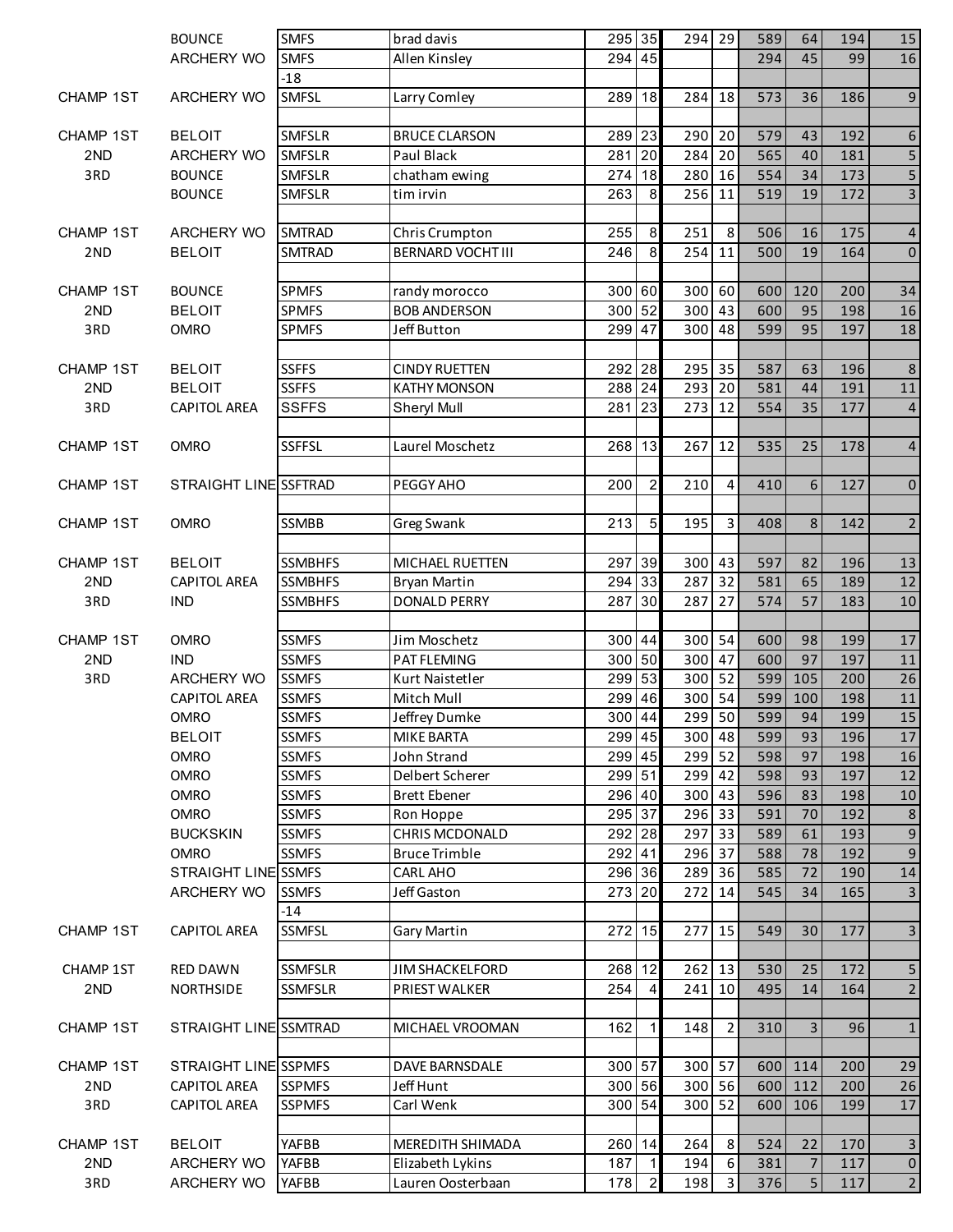| <b>CHAMP 1ST</b>        | ARCHERY WO                         | <b>YAFBBR</b>  | Brianna Brunke             | 240        | 1              | 237    | $\overline{7}$ | 477        | 8              | 147        | $\pmb{0}$               |
|-------------------------|------------------------------------|----------------|----------------------------|------------|----------------|--------|----------------|------------|----------------|------------|-------------------------|
| <b>CHAMP 1ST</b>        | <b>BOUNCE</b>                      | <b>YAFBHFS</b> | maggie fairchild           | 292        | 32             | 288 25 |                | 580        | 57             | 190        | $\overline{7}$          |
| 2ND                     | <b>TG OUTFITTER</b>                | <b>YAFBHFS</b> | <b>ALEXIS ANGUS</b>        | 281        | 22             | 289    | 21             | 570        | 43             | 182        | $\overline{3}$          |
| 3RD                     | <b>TG OUTFITTER</b>                | <b>YAFBHFS</b> | McKENNA SWEENEY            | 283        | 20             | 286    | 23             | 569        | 43             | 183        | $\overline{9}$          |
|                         | <b>OMRO</b>                        | <b>YAFBHFS</b> | Harlei Nyback              | 279        | 20             | 288    | 25             | 567        | 45             | 184        | $\,8\,$                 |
|                         |                                    |                |                            | 268        | 12             | 268    | 13             | 536        | 25             | 168        | $\overline{\mathbf{3}}$ |
|                         | <b>TG OUTFITTER</b>                | <b>YAFBHFS</b> | <b>LAUREN BEZDEK</b>       |            | 15             |        | 15             | 534        | 30             |            | $\overline{6}$          |
|                         | <b>TG OUTFITTER</b>                | <b>YAFBHFS</b> | <b>DYLAN AUBEL</b>         | 275        |                | 259    |                |            |                | 170        |                         |
|                         | <b>TG OUTFITTER</b>                | <b>YAFBHFS</b> | LUCIANA VIGLIOTTI          | 275        | 16             | 250    | 10             | 525        | 26             | 162        | $\overline{a}$          |
|                         | <b>TG OUTFITTER</b>                | <b>YAFBHFS</b> | <b>AVA EDNEY</b>           | 193        | 3              | 237    | 8              | 430        | 11             | 128        | $\mathbf 1$             |
|                         |                                    | <b>YAFFS</b>   |                            |            |                | 300 56 |                |            | 105            |            |                         |
| <b>CHAMP 1ST</b><br>2ND | <b>CAPITOL AREA</b><br><b>OMRO</b> | <b>YAFFS</b>   | Ashley Montri<br>Zoe Woods | 300<br>300 | 49<br>45       | 299    | 50             | 600<br>599 | 95             | 198<br>200 | 17                      |
|                         |                                    |                |                            | 298 42     |                |        | 39             |            |                | 195        | 18                      |
| 3RD                     | <b>OMRO</b>                        | <b>YAFFS</b>   | Olivia Griswold            |            |                | 299    |                | 597        | 81             |            | $\,$ 8 $\,$             |
|                         | ARCHERY WO                         | <b>YAFFS</b>   | Emma Kist                  | 296 32     |                | 300 45 |                | 596        | 77             | 199        | 11                      |
|                         | ARCHERY WO                         | <b>YAFFS</b>   | <b>Emily Crumpton</b>      | 279        | 27             | 277    | 22             | 556        | 49             | 171        | 5                       |
|                         | <b>OMRO</b>                        | <b>YAFFS</b>   | Lanie Mallmann             | 271        | 12             | 284    | 26             | 555        | 38             | 169        | $\overline{5}$          |
|                         | ARCHERY WO                         | <b>YAFFS</b>   | Lauren Matheny             | 272        | 26             | 268    | 14             | 540        | 40             | 170        | $\overline{\mathbf{4}}$ |
|                         | <b>FOSTORIA</b>                    | <b>YAFFS</b>   | <b>SYDNEY PHILLIPS</b>     | 260        | 14             | 236    | 9              | 496        | 23             | 134        | $\mathbf 1$             |
| CHAMP 1ST               | ARCHERY WO                         | YAFFSLR        | Isabella Newmoyer          | 225        | $\overline{7}$ | 252    | 8              | 477        | 15             | 156        | 5                       |
|                         |                                    |                |                            |            |                |        |                |            |                |            |                         |
| <b>CHAMP 1ST</b>        | <b>OMRO</b>                        | <b>YAMBB</b>   | Robert Warren              | 233        | 4              | 258    | 11             | 491        | 15             | 155        | $\overline{\mathbf{4}}$ |
| 2 <sub>ND</sub>         | <b>ARCHERY WO</b>                  | YAMBB          | Ethan McGregor             | 178        | $\overline{a}$ | 180    | $\mathbf{1}$   | 358        | $\overline{3}$ | 108        | $\mathbf 1$             |
|                         |                                    |                |                            |            |                |        |                |            |                |            |                         |
| <b>CHAMP 1ST</b>        | <b>IND</b>                         | <b>YAMBHFS</b> | <b>DRUIN MCGILL</b>        | 299 38     |                | 300 37 |                | 599        | 75             | 195        | 15                      |
| 2ND                     | <b>FOSTORIA</b>                    | <b>YAMBHFS</b> | <b>LOGAN URBAN</b>         | 300        | 50             | 298    | 46             | 598        | 96             | 196        | 14                      |
| 3RD                     | <b>BOUNCE</b>                      | <b>YAMBHFS</b> | dominic boldizer           | 296 40     |                | 298    | 33             | 594        | 73             | 194        | 13                      |
|                         | <b>OMRO</b>                        | <b>YAMBHFS</b> | Carter Luepke              | 290        | 30             | 297    | 34             | 587        | 64             | 193        | 9                       |
|                         | <b>TG OUTFITTER</b>                | <b>YAMBHFS</b> | <b>CONNOR MORGAN</b>       | 293        | 32             | 291 34 |                | 584        | 66             | 189        | $\overline{7}$          |
|                         | <b>TG OUTFITTER</b>                | <b>YAMBHFS</b> | <b>GARRETT MORGAN</b>      | 283        | 25             | 300 37 |                | 583        | 62             | 190        | $\overline{5}$          |
|                         | <b>TG OUTFITTER</b>                | <b>YAMBHFS</b> | <b>DOMINIC MULLINS</b>     | 286 28     |                | 278    | 28             | 564        | 56             | 186        | $\overline{5}$          |
|                         | <b>OMRO</b>                        | <b>YAMBHFS</b> | Jaxen Donohue              | 281        | 11             | 275    | 22             | 556        | 33             | 180        | $\overline{5}$          |
|                         | <b>TG OUTFITTER</b>                | <b>YAMBHFS</b> | J.T. PALMER                | 276        | 19             | 274    | 12             | 550        | 31             | 159        | $\overline{c}$          |
|                         | <b>TG OUTFITTER</b>                | <b>YAMBHFS</b> | <b>AUSTIN MAAG</b>         | 244        | 8              | 256    | 10             | 500        | 18             | 163        | $\overline{3}$          |
|                         |                                    | $-10$          |                            |            |                |        |                |            |                |            |                         |
| CHAMP 1ST               | <b>ARCHERY WO</b>                  | <b>YAMFS</b>   | Parker Braddock            | 300 56     |                | 300 58 |                | 600        | 114            | 199        | 20                      |
| 2ND                     | ARCHERY WO                         | <b>YAMFS</b>   | Jackson Lykins             | 300 52     |                | 300 52 |                | 600        | 104            | 200        | 25                      |
| 3RD                     | <b>TG OUTFITTER</b>                | <b>YAMFS</b>   | SAMUEL GEISS               | 299 52     |                | 300 49 |                | 599        | 101            | 198        | 14                      |
|                         | <b>OMRO</b>                        | <b>YAMFS</b>   | Owen Frohmader             | 300 51     |                | 299 49 |                | 599        | 100            | 199        | 16                      |
|                         | <b>TG OUTFITTER</b>                | <b>YAMFS</b>   | <b>TYLER LENNINGTON</b>    | 299 44     |                | 300 52 |                | 599        | 96             | 199        | 16                      |
|                         | <b>CAPITOL AREA</b>                | <b>YAMFS</b>   | Zachary Boyd               | 300 50     |                | 297    | 37             | 597        | 87             | 196        | 14                      |
|                         | <b>IND</b>                         | <b>YAMFS</b>   | <b>WREN MORCONI</b>        | 299 52     |                | 297    | 42             | 596        | 94             | 194        | 14                      |
|                         | <b>BOUNCE</b>                      |                |                            | 299 34     |                | 296    | 43             |            |                |            |                         |
|                         |                                    | <b>YAMFS</b>   | joseph joseph              |            |                |        |                | 595        | 77             | 192        | 11                      |
|                         | <b>CAPITOL AREA</b>                | <b>YAMFS</b>   | Nathan Sayyae              | 299        | 49             | 295    | 46             | 594        | 95             | 198        | 17                      |
|                         | <b>FOSTORIA</b>                    | <b>YAMFS</b>   | <b>CALEB PONTIOUS</b>      | 290        | 37             | 298    | 40             | 588        | 77             | 195        | 17                      |
| 1ST                     | <b>BELOIT</b>                      | <b>YAMFS</b>   | PARKER LOOFBORO            | 296        | 37             | 292    | 31             | 588        | 68             | 196        | 12                      |
| 2 <sub>ND</sub>         | CAPITOL AREA                       | <b>YAMFS</b>   | Justin Yarger              | 294        | 27             | 294    | 27             | 588        | 54             | 190        | $\boldsymbol{9}$        |
| 3RD                     | <b>IND</b>                         | <b>YAMFS</b>   | RILEY PENROD               | 286        | 31             | 291    | 28             | 577        | 59             | 185        | $\overline{\mathbf{4}}$ |
|                         | <b>BUCKSKIN</b>                    | <b>YAMFS</b>   | CALVIN ALTHOFF             | 287        | 19             | 290    | 33             | 577        | 52             | 185        | $\overline{\mathbf{3}}$ |
|                         | ARCHERY WO                         | <b>YAMFS</b>   | Garrett Cornett            | 267        | 11             | 273    | 13             | 540        | 24             | 175        | $\overline{\mathbf{3}}$ |
|                         | <b>CAPITOL AREA</b>                | <b>YAMFS</b>   | Zach Schneider             | 268 17     |                | 271 13 |                | 539        | 30             | 178        | 6                       |
|                         | ARCHERY WO                         | <b>YAMFS</b>   | Aiden Gerke                | 271        | 16             | 262    | 17             | 533        | 33             | 162        | $\overline{2}$          |
|                         | <b>CAPITOL AREA</b>                | <b>YAMFS</b>   | Eric Rice                  | 254        | 15             | 274 15 |                | 528        | 30             | 170        | $\boldsymbol{6}$        |
|                         | <b>IND</b>                         | <b>YAMFS</b>   | <b>MORGAN DAVIS</b>        | 297        | 47             | 0      | $\mathbf 0$    | 297        | 47             | 98         | $\overline{7}$          |
|                         |                                    | $-19$          | 10,9                       |            |                |        |                |            |                |            |                         |
| <b>CHAMP 1ST</b>        | <b>BOUNCE</b>                      | YAMFSLR        | timothy ewing              | 259        | 4              | 269 10 |                | 528        | 14             | 164        | $\mathsf{3}$            |
|                         |                                    |                |                            |            |                |        |                |            |                |            |                         |
| CHAMP 1ST               | OMRO                               | <b>YFBB</b>    | Amara Reynolds             | 269 16     |                | 286 30 |                | 555        | 46             | 188        | $\overline{a}$          |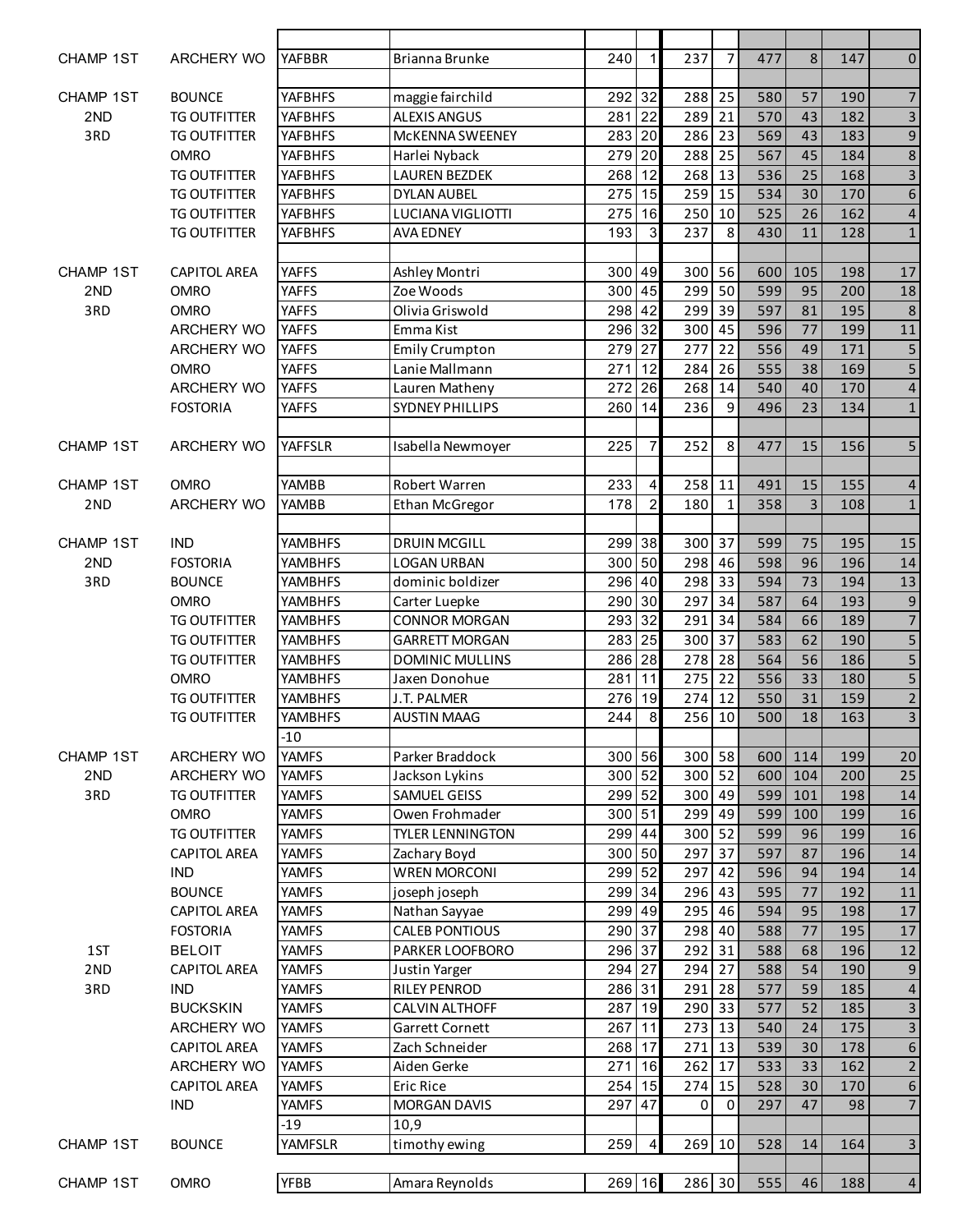| <b>CHAMP 1ST</b> | <b>OMRO</b>          | <b>YFBHFS</b> | Kaelee Deremer          | 295         | 29               | 296      | 40             | 591         | 69             | 187            | 5                       |
|------------------|----------------------|---------------|-------------------------|-------------|------------------|----------|----------------|-------------|----------------|----------------|-------------------------|
| 2ND              | <b>OMRO</b>          | <b>YFBHFS</b> | <b>Brilee Luepke</b>    | 289         | 18               | 283      | 17             | 572         | 35             | 182            | $\,8\,$                 |
| 3RD              | ARCHERY WO           | <b>YFBHFS</b> | <b>Piper Cline</b>      | 276         | 14               | 275 14   |                | 551         | 28             | 175            | 6                       |
|                  | ARCHERY WO           | <b>YFBHFS</b> | <b>Bailey Boude</b>     | 271         | 14               | 271 16   |                | 542         | 30             | 166            | $\overline{2}$          |
|                  | <b>TG OUTFITTER</b>  | <b>YFBHFS</b> | <b>LILAH ANGUS</b>      | 269         | 10               | 270      | 12             | 539         | 22             | 164            | $\overline{2}$          |
|                  | <b>TG OUTFITTER</b>  | <b>YFBHFS</b> | <b>NAOMI HANNA</b>      | 250         | $\overline{4}$   | 258      | 13             | 508         | 17             | 159            | $\overline{\mathbf{3}}$ |
|                  | <b>TG OUTFITTER</b>  | <b>YFBHFS</b> | MIRANDA PERKINS         | 270         | 16               | 228      | $\overline{7}$ | 498         | 23             | 129            | $\mathbf 1$             |
|                  | <b>BELOIT</b>        | <b>YFBHFS</b> | <b>KENNEDY KUMMEROW</b> | 264         | 19               | 227      | 11             | 491         | 30             | 146            | $\overline{\mathbf{4}}$ |
|                  | <b>ARCHERY WO</b>    | <b>YFBHFS</b> | Paige Carter            | 206         | $\overline{7}$   | 229      | 5              | 435         | 12             | 140            | $\overline{2}$          |
|                  | <b>CAPITOL AREA</b>  | <b>YFBHFS</b> | <b>Adeline Williams</b> | $\mathbf 0$ | $\Omega$         | 0        | $\Omega$       | $\mathbf 0$ | $\Omega$       | $\overline{0}$ | $\pmb{0}$               |
|                  |                      |               |                         |             |                  |          |                |             |                |                |                         |
| <b>CHAMP 1ST</b> | <b>OMRO</b>          | <b>YFFS</b>   | Mckenzie Woods          | 300         | 52               | 300 53   |                | 600         | 105            | 198            | 27                      |
| 2ND              | <b>FOSTORIA</b>      | <b>YFFS</b>   | JYLLIAN HOLMAN          | 292         | 29               | 300 45   |                | 592         | 74             | 196            | 14                      |
| 3RD              | <b>OMRO</b>          | <b>YFFS</b>   | Kaya Williams           | 296 23      |                  | 295      | 34             | 591         | 57             | 192            | 12                      |
|                  | <b>IND</b>           | <b>YFFS</b>   | <b>COOPER ROLLINS</b>   | 293         | 30               | 296      | 30             | 589         | 60             | 185            | $\sqrt{6}$              |
|                  | <b>TG OUTFITTER</b>  | <b>YFFS</b>   | <b>MAGGIE HALL</b>      | 295         | 34               | 293 36   |                | 588         | 70             | 195            | 11                      |
|                  | <b>OMRO</b>          | <b>YFFS</b>   | Aleah Roehl             | 290         | 26               | $298$ 35 |                | 588         | 61             | 191            | $11\,$                  |
|                  | <b>OMRO</b>          | <b>YFFS</b>   | Aria Grissman           | 289         | 26               | 290      | 35             | 579         | 61             | 191            | 11                      |
|                  | <b>CAPITOL AREA</b>  | <b>YFFS</b>   | Macey Lesner            | 281         | 23               | 279      | 23             | 560         | 46             | 179            | 11                      |
|                  | <b>OMRO</b>          | <b>YFFS</b>   | Mayh Sowinski           | 264         | $\overline{5}$   | 274      | 15             | 538         | 20             | 176            | $\overline{\mathbf{5}}$ |
|                  | <b>FOSTORIA</b>      | <b>YFFS</b>   | <b>EMMALIN PONTIOUS</b> | 271         | 9                | 259      | 12             | 530         | 21             | 166            | $\overline{2}$          |
|                  | <b>CAPITOL AREA</b>  | <b>YFFS</b>   | Isabella Pancone        | 251         | 11               | 272      | 11             | 523         | 22             | 170            | $\overline{3}$          |
|                  | STRAIGHT LINE YFFS   |               | <b>ELLA CLEMENT</b>     | 268         | 9                | 240      | 5              | 508         | 14             | 160            | $\pmb{0}$               |
|                  | <b>ARCHERY WO</b>    | <b>YFFS</b>   | Gianna Zimmaro          | 286         | 16               | 270      | 9              | 556         | 25             | 181            | $\overline{\mathbf{3}}$ |
|                  |                      | $-13$         |                         |             |                  |          |                |             |                |                |                         |
| <b>CHAMP 1ST</b> | ARCHERY WO           | <b>YFFSLR</b> | Olivia McIlvaine        | 218         | 5 <sup>1</sup>   | 249 11   |                | 467         | 16             | 147            | $\overline{4}$          |
|                  |                      |               |                         |             |                  |          |                |             |                |                |                         |
| <b>CHAMP 1ST</b> | <b>OMRO</b>          | <b>YMBB</b>   | Jackson Miller          | 201         | $\overline{3}$   | 203      | $\mathbf{3}$   | 404         | 6              | 137            | $\mathbf{1}$            |
| 2ND              | ARCHERY WO           | <b>YMBB</b>   | Cody Elliott            | 171         | $\overline{a}$   | 180      | $\mathbf{1}$   | 351         | 3              | 115            | $\mathbf{1}$            |
|                  |                      |               |                         |             |                  |          |                |             |                |                |                         |
| CHAMP 1ST        | <b>OMRO</b>          | <b>YMBHFS</b> | Kasen Ristow            | 293 29      |                  | 296 42   |                | 589         | 71             | 192            | $\,$ 8 $\,$             |
| 2ND              | ARCHERY WO           | <b>YMBHFS</b> | <b>Chris Davis</b>      | 279         | 15               | 283      | 22             | 562         | 37             | 179            | $\boldsymbol{6}$        |
| 3RD              | <b>BOUNCE</b>        | <b>YMBHFS</b> | lane adkins             | 268         | 15               | 277      | 18             | 545         | 33             | 168            | $\overline{3}$          |
|                  | <b>TG OUTFITTER</b>  | <b>YMBHFS</b> | <b>DANIEL RAMOVS</b>    | 259         | 16               | 245      | 12             | 504         | 28             | 166            | $\overline{7}$          |
|                  | <b>TG OUTFITTER</b>  | <b>YMBHFS</b> | AJAY BRINKMAN           | 249         | $\overline{7}$   | 250      | 9              | 499         | 16             | 161            | $\overline{2}$          |
|                  | TG OUTFITTER         | <b>YMBHFS</b> | <b>CONNOR BOOTS</b>     | 234         | 8 <sup>8</sup>   | 249      | $\overline{7}$ | 483         | 15             | 151            | $\mathbf{1}$            |
|                  | <b>TG OUTFITTER</b>  | <b>YMBHFS</b> | <b>JACK HURDLEY</b>     | 249         | 9                | 209      | $\overline{2}$ | 458         | 11             | 145            | $\pmb{0}$               |
|                  | STRAIGHT LINE YMBHFS |               | AARON BOLLON            | 212         | $\mathbf{2}$     | 223      | $\mathbf{3}$   | 435         | 5              | 146            | $\overline{2}$          |
|                  | <b>TG OUTFITTER</b>  | <b>YMBHFS</b> | ANDREW WILLIAMS         | 184         | $\vert$          | 235      | 8              | 419         | 12             | 126            | $\mathbf 1$             |
|                  | <b>TG OUTFITTER</b>  | <b>YMBHFS</b> | MARK DeBERNARDO JR.     | 189         | $\overline{4}$   | 229      | 6              | 418         | 10             | 137            | $\mathbf 1$             |
|                  | <b>TG OUTFITTER</b>  | <b>YMBHFS</b> | <b>JACKSON LINDOW</b>   | 207         | $\overline{3}$   | 203      | 4              | 410         | $\overline{7}$ | 123            | $\mathbf 0$             |
|                  | <b>TG OUTFITTER</b>  | <b>YMBHFS</b> | <b>TUCKER LINDOW</b>    | 183         | $\vert$ 1        | 197      | 4              | 380         | 5              | 117            | $\pmb{0}$               |
|                  | <b>TG OUTFITTER</b>  | <b>YMBHFS</b> | <b>HENRY ITEN</b>       | 200         | $6 \overline{6}$ | 162      | $\overline{2}$ | 362         | $\,8\,$        | 103            | $\mathbf 1$             |
|                  | <b>TG OUTFITTER</b>  | <b>YMBHFS</b> | <b>JAMES HEDRICK</b>    | 108         | $\mathbf{1}$     | 122      | $\mathbf{1}$   | 230         | $\overline{2}$ | 66             | $\mathbf 0$             |
|                  |                      | $-14$         |                         |             |                  |          |                |             |                |                |                         |
| CHAMP 1ST        | <b>CAPITOL AREA</b>  | <b>YMFS</b>   | Wyatt Welch             | 297         | 41               | 300 53   |                | 597         | 94             | 197            | 24                      |
|                  | <b>BOUNCE</b>        | <b>YMFS</b>   | Wayne Hitchcock         | 297         | 47               | 299      | 49             | 596         | 96             | 196            | 19                      |
| 2ND              | ARCHERY WO           | <b>YMFS</b>   | Hayden Moermond         | 296         | 41               | $300$ 52 |                | 596         | 93             | 195            | 15                      |
| 3RD              | <b>BOUNCE</b>        | <b>YMFS</b>   | owen lange              | 293 30      |                  | 299      | 42             | 592         | 72             | 190            | 13                      |
|                  | <b>FOSTORIA</b>      | <b>YMFS</b>   | <b>WYATT PONTIOUS</b>   | 295 33      |                  | 294      | 32             | 589         | 65             | 195            | $\,$ 8 $\,$             |
|                  | <b>OMRO</b>          | <b>YMFS</b>   | Aiden Jaeger            | 287         | 32               | 285      | 24             | 572         | 56             | 180            | $\sqrt{6}$              |
|                  | <b>OMRO</b>          | <b>YMFS</b>   | Kooper Williams         | 278 22      |                  | 286 20   |                | 564         | 42             | 185            | 5                       |
|                  | ARCHERY WO           | <b>YMFS</b>   | Max Chesnut             | 258 18      |                  | 267 14   |                | 525         | 32             | 168            | 5                       |
|                  | <b>NORTHSIDE</b>     | <b>YMFS</b>   | PAUL WEBB               | 252         | 14               | 258 13   |                | 510         | 27             | 172            | $6\phantom{a}$          |
|                  |                      |               |                         |             |                  |          |                |             |                |                |                         |
| CHAMP 1ST        | ARCHERY WO           | <b>YMFSLR</b> | Luke Kirschner          | 259         | $6 \overline{6}$ | 247      | 10             | 506         | 16             | 158            | $\mathbf 0$             |
| 2ND              | <b>CAPITOL AREA</b>  | <b>YMFSLR</b> | Siddharth Muralidharan  | 219         | $\overline{3}$   | 227      | 4              | 446         | $\overline{7}$ | 140            | $\mathbf{1}$            |
| 3RD              | <b>BOUNCE</b>        | <b>YMFSLR</b> | nikolai ewing           | 242         | 5 <sub>5</sub>   | 0        | 0              | 242         | 5 <sup>1</sup> | 77             | $\pmb{0}$               |
|                  |                      |               |                         |             |                  |          |                |             |                |                |                         |